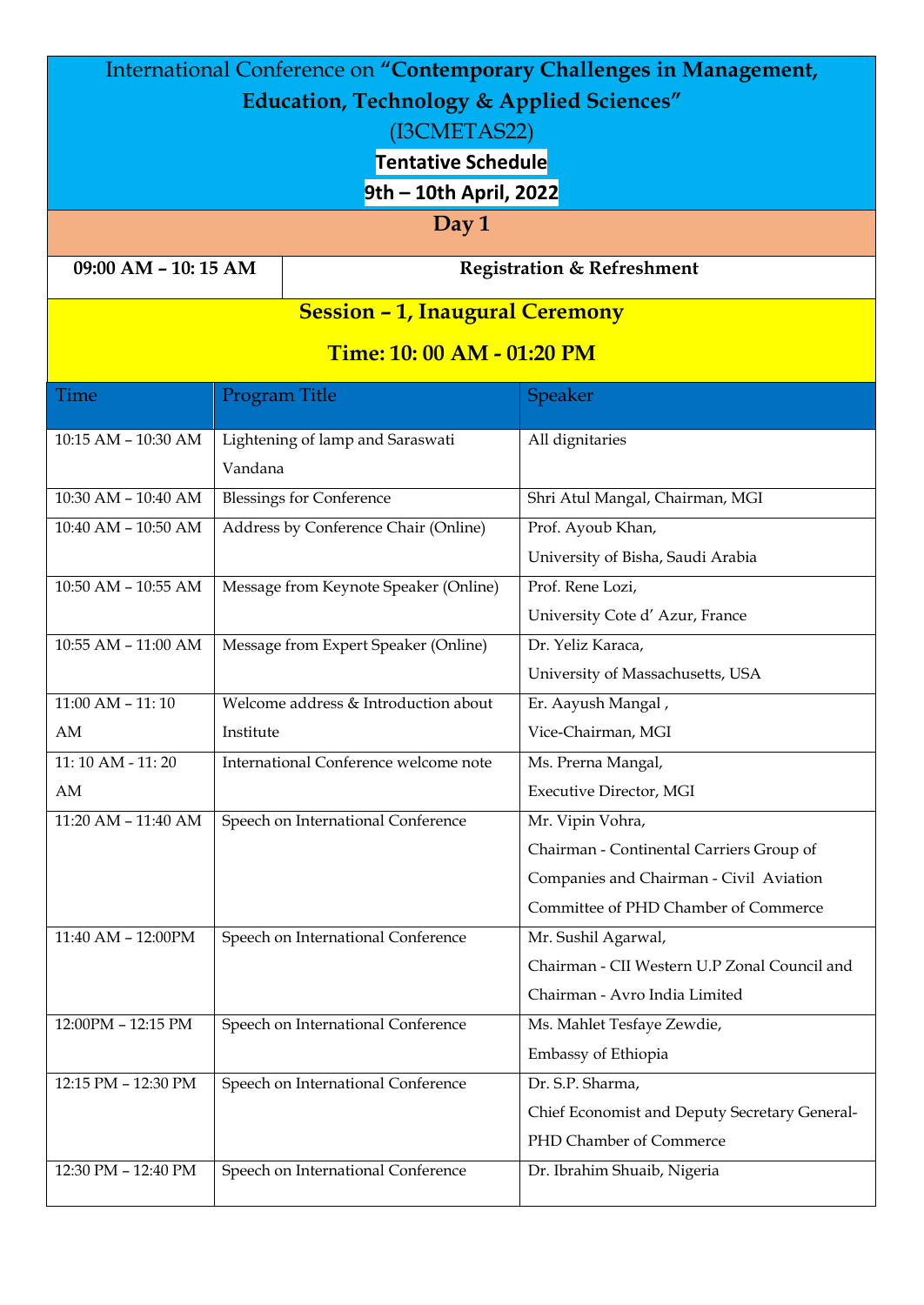| 12:40 PM - 12:50 PM                                                            | Speech on International Conference                                |                                                                                                    | Dr. Kulwinder Singh Parmar,                                                                         |  |  |  |
|--------------------------------------------------------------------------------|-------------------------------------------------------------------|----------------------------------------------------------------------------------------------------|-----------------------------------------------------------------------------------------------------|--|--|--|
|                                                                                |                                                                   |                                                                                                    | <b>IKG Punjab Technical University</b>                                                              |  |  |  |
| 12:50 PM - 12:55 PM                                                            | Address by SEMS Secretary                                         |                                                                                                    | Mr. Atul Garg,                                                                                      |  |  |  |
|                                                                                |                                                                   |                                                                                                    | <b>SEMS Welfare Foundation</b>                                                                      |  |  |  |
| 12:55 PM - 01:15 PM                                                            | Award Distribution Ceremony                                       |                                                                                                    | All Award Recipients                                                                                |  |  |  |
| 01:15 PM - 01:20 PM                                                            | Vote of thanks (Inaugural Ceremony)                               |                                                                                                    | Mr. Arun Kumar Rana,                                                                                |  |  |  |
|                                                                                |                                                                   |                                                                                                    | Director Planning, MGI                                                                              |  |  |  |
| Lunch Break, Time: 01:30 PM - 02:00 PM                                         |                                                                   |                                                                                                    |                                                                                                     |  |  |  |
| <b>Session 2, Keynote Speech and Lectures of Distinguish Speakers (Online)</b> |                                                                   |                                                                                                    |                                                                                                     |  |  |  |
| <b>Time: 02:00 PM - 4:00 PM</b>                                                |                                                                   |                                                                                                    |                                                                                                     |  |  |  |
|                                                                                |                                                                   |                                                                                                    |                                                                                                     |  |  |  |
| Chair: Prof. Ayoub Khan<br>Co-Chair: Dr. Padmesh Tripathi                      |                                                                   |                                                                                                    |                                                                                                     |  |  |  |
|                                                                                |                                                                   |                                                                                                    |                                                                                                     |  |  |  |
| Time                                                                           | Speaker                                                           | <b>Title of Talk</b>                                                                               |                                                                                                     |  |  |  |
| 02:00 PM - 2:20 PM                                                             |                                                                   | Bifurcation Analysis of a Model of Tuberculosis Epidemic                                           |                                                                                                     |  |  |  |
|                                                                                | Prof. Rene Lozi, University<br>Cote d'Azur, France                |                                                                                                    | with Treatment of Wider Population Suggesting a Possible<br>Role in the Seasonality of this Disease |  |  |  |
|                                                                                | <b>Keynote Address</b>                                            |                                                                                                    |                                                                                                     |  |  |  |
| $2:20$ PM $- 2:40$ PM                                                          | Dr. Yeliz Karaca,                                                 |                                                                                                    | Computational Complexity-based Fractional-Order and                                                 |  |  |  |
|                                                                                | University of                                                     |                                                                                                    | Neural Network Models for Diagnosis, Differentiability                                              |  |  |  |
| $2:40$ PM $-3:00$ PM                                                           | Massachusetts, USA<br>Prof. Prasenjit Chatterjee,                 | and Prediction of Diseases in Biological Data<br>Society 5.0 : A Human Centric Super Smart Society |                                                                                                     |  |  |  |
|                                                                                | MCKV Institute of<br>Engineering, W. B., India                    |                                                                                                    |                                                                                                     |  |  |  |
| 3:00 PM - 3:20 PM                                                              | Prof. Ashish Upadhyay,<br>BHU, India                              |                                                                                                    | Some Aspects of Combinatorial Manifolds                                                             |  |  |  |
| 3:20 PM - 3:40 PM                                                              | Dr. M V Reddy, Nouveau<br>Monde Graphite, Montreal,<br>QC, Canada | and Sustainability                                                                                 | Advances on Materials for Energy Storage Technology                                                 |  |  |  |
| 3:40 PM-4:00 PM                                                                | Prof. PK Shukla                                                   |                                                                                                    | Ion Transport Studies in Nano-composite Gel Polymer                                                 |  |  |  |
|                                                                                | VITS, M. P. India                                                 |                                                                                                    | Electrolyte (PVA:NH4CH3COO): BiBaFeO3 System                                                        |  |  |  |
| 04:00 PM - 4:15 PM                                                             |                                                                   |                                                                                                    | <b>Tea Break</b>                                                                                    |  |  |  |
|                                                                                | <b>Session - 3 Contributed Talks, (Offline Mode)</b>              |                                                                                                    |                                                                                                     |  |  |  |
| <b>Time: 04:15 PM - 05:30 PM</b>                                               |                                                                   |                                                                                                    |                                                                                                     |  |  |  |
| <b>Technical Session -1</b>                                                    |                                                                   |                                                                                                    |                                                                                                     |  |  |  |
| <b>Technical Session -2</b>                                                    |                                                                   |                                                                                                    |                                                                                                     |  |  |  |
| <b>Technical Session -3</b><br><b>Technical Session -4</b>                     |                                                                   |                                                                                                    |                                                                                                     |  |  |  |
| Session - 3, Contributed Talks, (Online Mode)                                  |                                                                   |                                                                                                    |                                                                                                     |  |  |  |
|                                                                                |                                                                   |                                                                                                    |                                                                                                     |  |  |  |